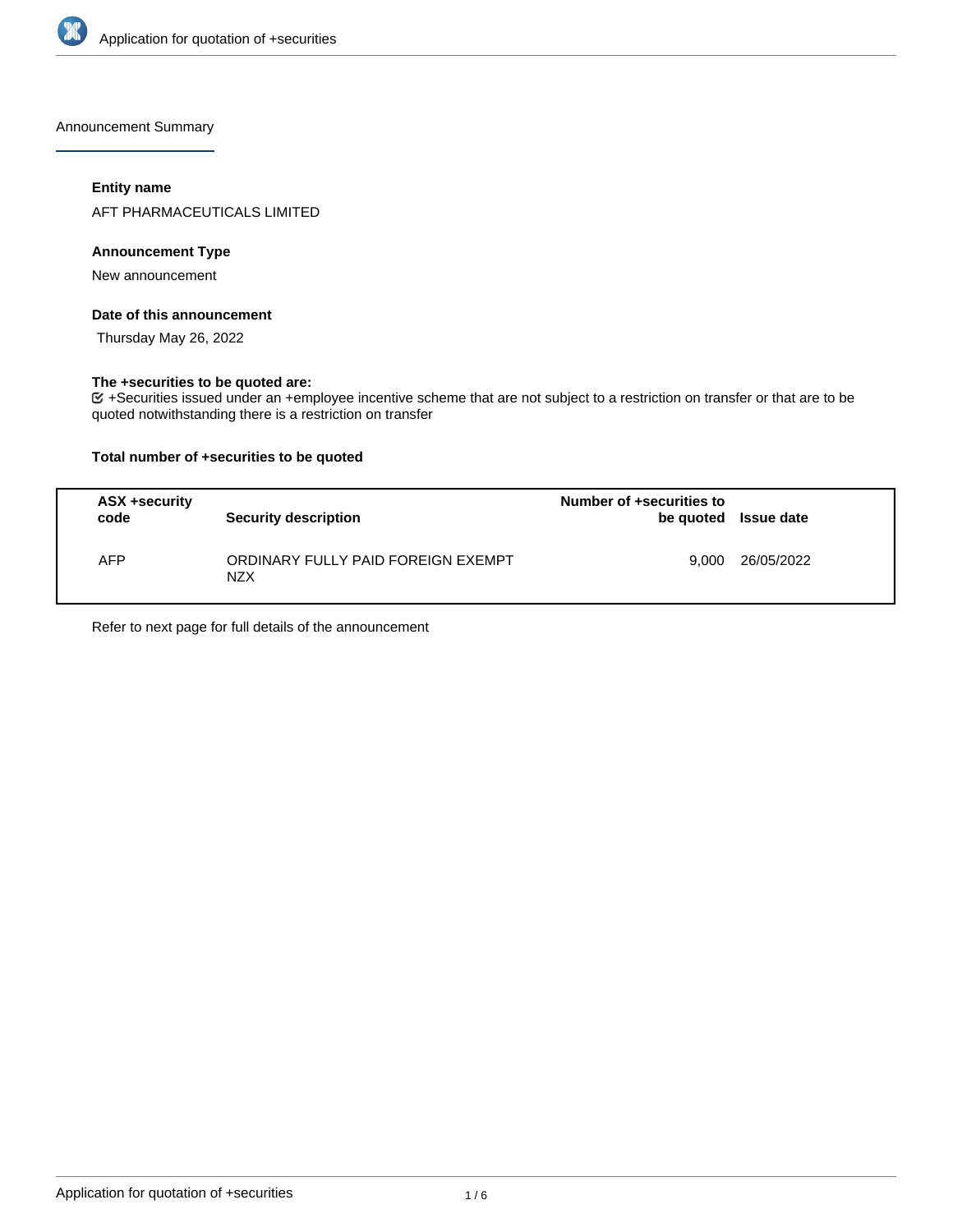

Part 1 - Entity and announcement details

# **1.1 Name of entity**

AFT PHARMACEUTICALS LIMITED

We (the entity named above) apply for +quotation of the following +securities and agree to the matters set out in Appendix 2A of the ASX Listing Rules.

**1.2 Registered number type** ARBN

**Registration number** 609017969

**1.3 ASX issuer code** AFP

**1.4 The announcement is**

New announcement

#### **1.5 Date of this announcement**

26/5/2022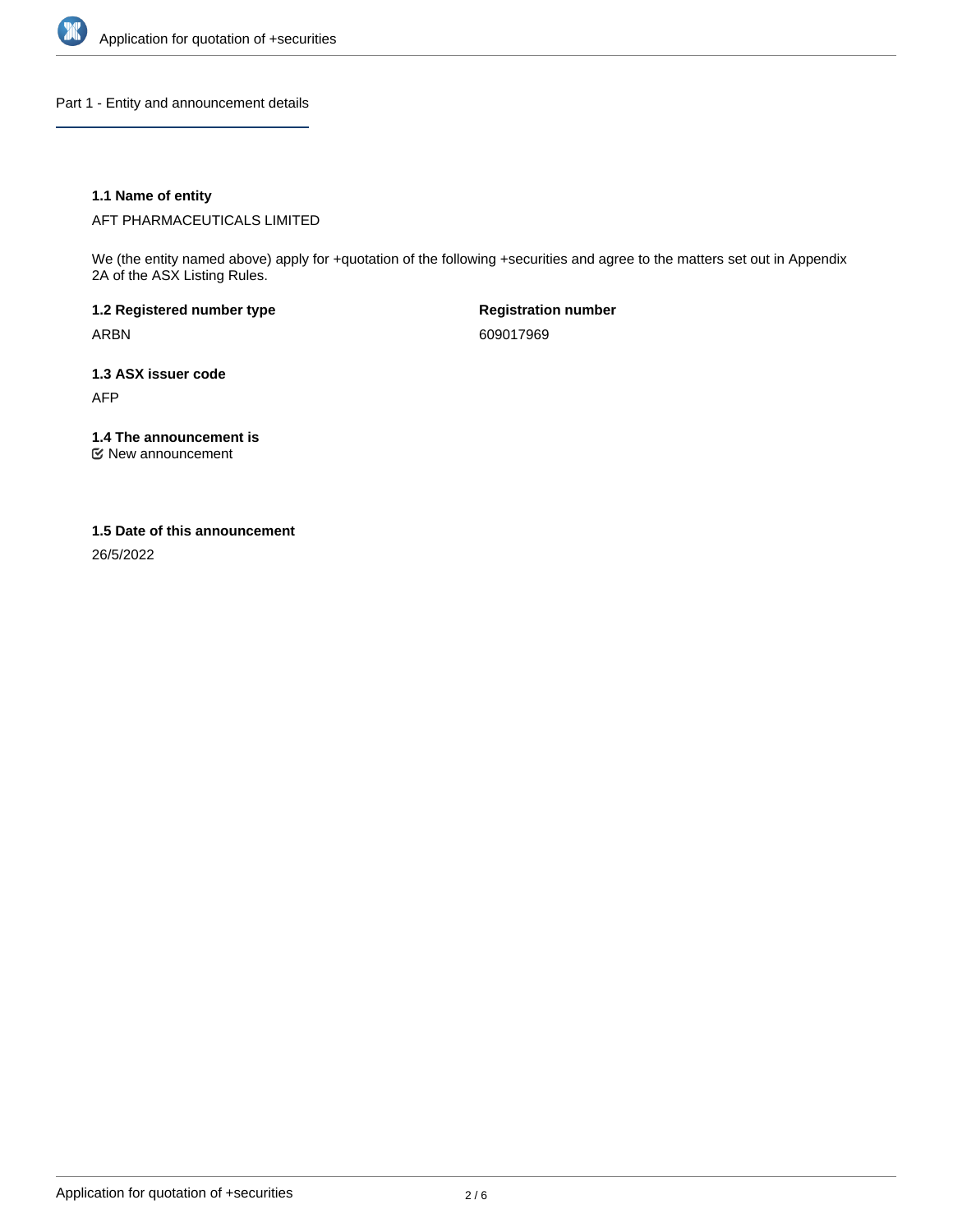

# Part 2 - Type of Issue

# **2.1 The +securities to be quoted are:**

+Securities issued under an +employee incentive scheme that are not subject to a restriction on transfer or that are to be quoted notwithstanding there is a restriction on transfer

# **2.2 The +securities to be quoted are:**

Additional +securities in a class that is already quoted on ASX ("existing class")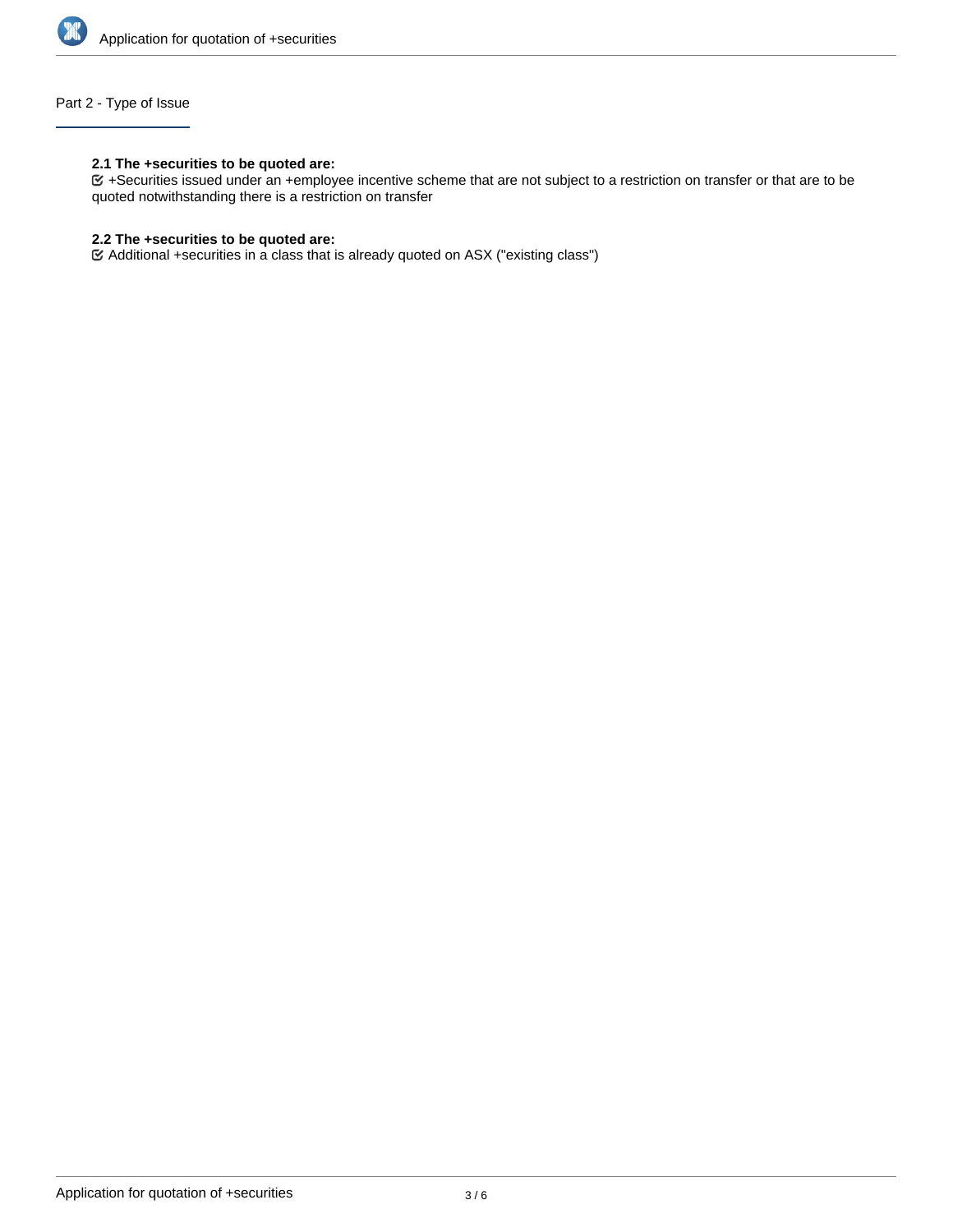

Part 3B - number and type of +securities to be quoted (existing class) where issue has not previously been notified to ASX in an

Appendix 3B

**Additional +securities to be quoted in an existing class issued under an +employee incentive scheme**

**FROM (Existing Class) ASX +security code and description** AFPAB : OPTION EXPIRING VARIOUS DATES EX VARIOUS PRICES

**TO (Existing Class) ASX +security code and description** AFP : ORDINARY FULLY PAID FOREIGN EXEMPT NZX

**Please state the number of +securities issued under the +employee incentive scheme that are not subject to a restriction on transfer or that are to be quoted notwithstanding there is a restriction on transfer**

9,000

**Please provide details of a URL link for a document lodged with ASX detailing the terms of the +employee incentive scheme or a summary of the terms**

<https://investors.aftpharm.com/DownloadFile.axd?file=Announcements/NZX/20180615/281088.pdf>

**Are any of these +securities being issued to +key management personnel (KMP) or an +associate** No

**Issue date**

26/5/2022

**Will the +securities to be quoted rank equally in all respects from their issue date with the existing issued +securities in that class?**

Yes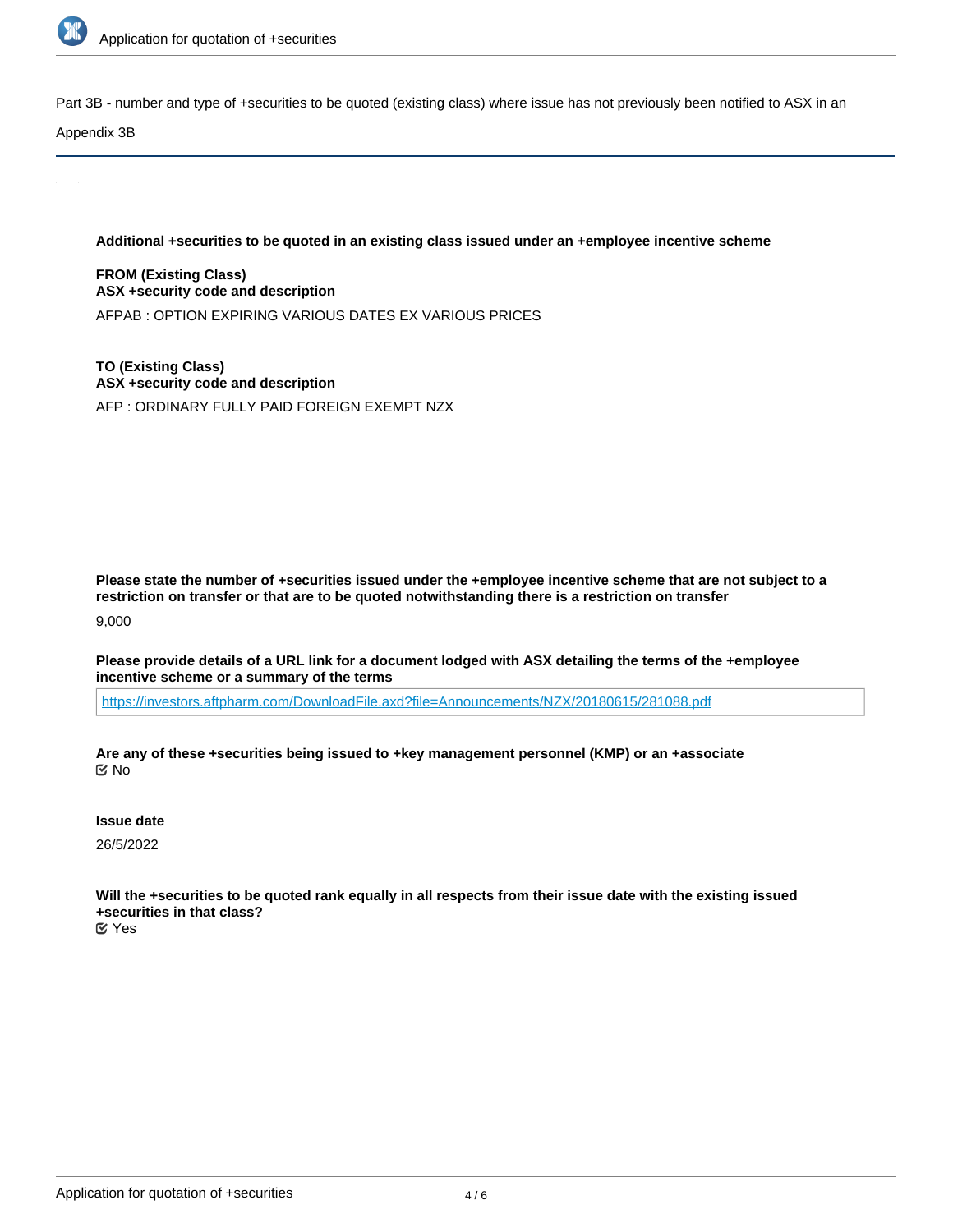

Issue details

| Number of +securities to be quoted<br>9,000                                     |                                        |  |  |  |
|---------------------------------------------------------------------------------|----------------------------------------|--|--|--|
| Are the +securities being issued for a cash consideration?<br>$\mathfrak C$ Yes |                                        |  |  |  |
| In what currency is the cash consideration being paid?                          | What is the issue price per +security? |  |  |  |
| NZD - New Zealand Dollar                                                        | NZD 2.80000000                         |  |  |  |

**Any other information the entity wishes to provide about the +securities to be quoted**